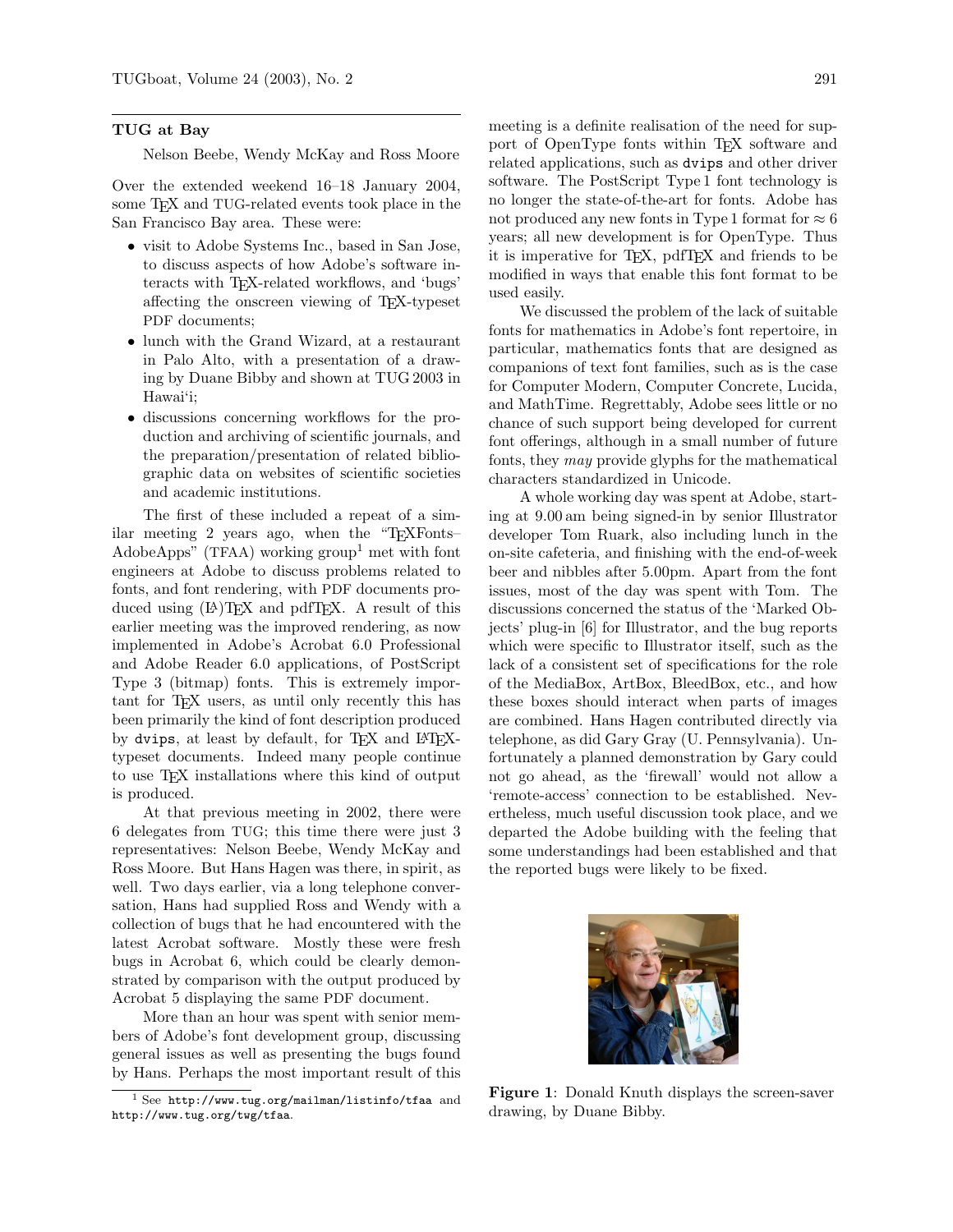

<span id="page-1-1"></span>Figure 2: Mac OS X T<sub>E</sub>X screen-saver, by Duane Bibby.

Later that evening we met with Kaveh Bazargan (Focal Image Inc.) who had flown in from London for a holography conference in San Jose the following week. The main event for the next day, Saturday, was to be lunch with the Grand Wizard of TEX, Donald Knuth. This was at Ming's restaurant in Palo Alto. (Unfortunately Jill Knuth could not attend, due to a family matter.) The menu was Chinese 'Dim Sum', with many varied dishes being sampled by all: Donald, Wendy, Nelson, Ross, Kaveh, and Patricia Monohon who had driven up from Ventura, with a car full of memorabilia from the TUG 2003 meeting in Hawai'i, especially for this occasion.

A presentation was made of the original of the Bibby drawing[2](#page-1-0) (Figures [1,](#page-0-1)[2\)](#page-1-1) first shown publicly at TUG 2003. Following lunch, photographs were taken on the steps of the restaurant, around a ceremonial lion. (see Figure [3\)](#page-1-2). Some books, purchased just that morning, were autographed. Much of the afternoon was spent driving and exploring the campus at Stanford University, and browsing the University Bookstore.

Sunday saw yet no rest for the wicked. We were joined in Cupertino, where Wendy, Nelson and Ross were staying at a hotel, by Jim Pitman (Department of Mathematics and Department of Statistics, UC Berkeley) who is Chair of the 'Committee on Electronic Issues' of the Institute of Mathematical Statistics (IMS). Kaveh also joined us for a discussion on matters relating to the publication of mathematical journals and archives, both for online access



**Figure 3:** On the steps of *Ming's* restaurant; from left: Patricia Monohon, Ross Moore, Kaveh Bazargan, Wendy McKay, Donald Knuth, Nelson Beebe.

<span id="page-1-2"></span>and for paper printing. Central to this discussion was the crisis looming in academia, due to the increasing prices of subscriptions to journals published by the small number of powerful commercial enterprises (see e.g. [\[7\]](#page-2-1)). That same weekend saw the announcement of the decision by the Triangle Research Libraries Network to cancel their subscriptions to many journals published by Elsevier [\[4\]](#page-2-2). Similar cutbacks are being made at other universities [\[2,](#page-2-3) [8,](#page-2-4) [3\]](#page-2-5), as evidenced by a report in the Wall St. Journal [\[5\]](#page-2-6).

Accordingly, there needs to be greater use and acceptance of online journals, which in turn means that techniques need to be developed that allow for easier management of such resources. One solution is to use a workflow  $(LA)TEX \rightarrow XML$  (for easy storage and archival fidelity) and the reverse  $XML \rightarrow \cancel{B}$ FX preparatory to typesetting, accompanied by good copy-editing to establish 'clean, standardised LAT<sub>F</sub>X source'. This is the basis of the workflow already used by Focal Image for scientific journals.

These discussions from Sunday continued into the next week, but with a changed venue as Wendy, Nelson and Ross drove up north, to stay on-campus at UC Berkeley. Here it was easier to study various software components developed for creation and management of websites, in particular for bibliographic data. Nelson did a complete installation of his bibliographic software tools [\[1\]](#page-1-3), for use at the UCB, Department of Statistics site.

## <span id="page-1-3"></span>References

[1] Nelson Beebe. TFX User Group bibliography archive. University of Utah, updated daily.

<span id="page-1-0"></span><sup>2</sup> This drawing is available in several sizes, to match different computer screens, for general use as a screen-saver or background image, at the TUG 2003 web site: [http:](http://www.tug.org/tug2003/mactex/) [//www.tug.org/tug2003/mactex/](http://www.tug.org/tug2003/mactex/).